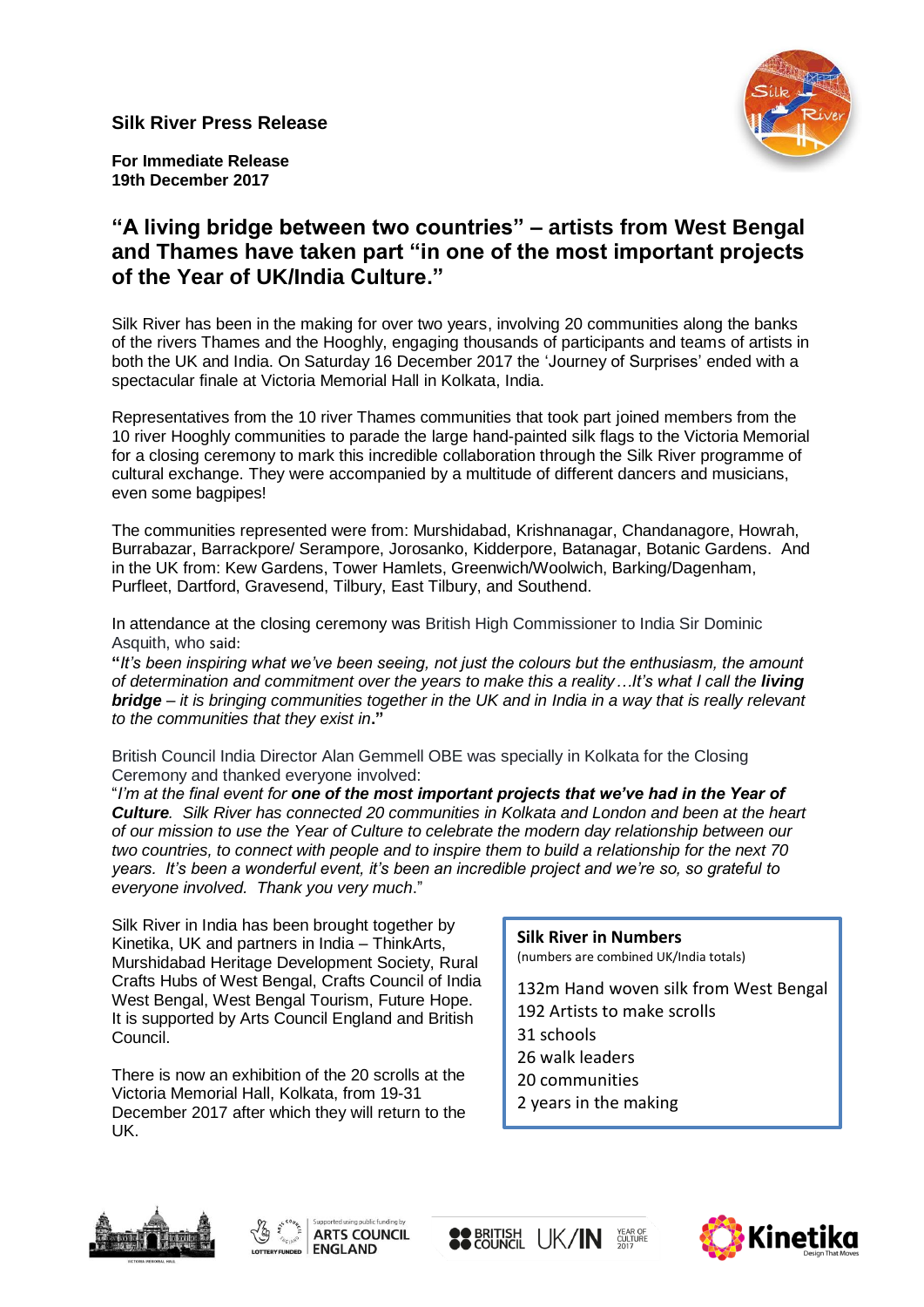## **About Silk River**



**[www.silkriver.co.uk](http://www.silkriver.co.uk/)**

#### **#SilkRiver**

Silk River has been an ambitious project which explored the unique relationship between London and Kolkata through artistic exchange between communities along the Thames Estuary and India's Hooghly River. Kinetika's Artistic Director Ali Pretty, with associate Artistic Directors Korak Ghosh and Ruchira Das (Think Arts, India) and an international team of artists, writers and photographers, captured and interpreted the experience of journeying along these two mighty rivers.

Working in 20 locations from Murshidabad to Batanagar (Hooghly) and Royal Botanic Gardens Kew to Southend (Thames) to reinterpret a shared heritage, Kinetika's Silk River raised cultural awareness of the Indo-British relationship through engaging diaspora communities who live alongside both rivers.

Silk River culminated along the Thames between 15-24 Sept and the Silk River India walk took place along the Hooghly 6-16 Dec 2017. During the walks, the stories of the 20 locations were revealed to local, national and international audiences through the showing of the 20 giant handpainted Bengali silk scrolls and accompanying performances.

#### **Facebook**

<https://www.facebook.com/silkriverkinetika/>

**Twitter** <https://twitter.com/SilkRiver2017>

**Instagram** <https://www.instagram.com/kinetikapeople>

# **Silk River India Walk**

In December 2017, an eleven-day performative walk took place alongside the river Hooghly, India, from Azimganj, Murshidabad to Batanagar, Kolkata. On boat and by foot, participants engaged with contemporary artists, historians, writers and musicians, and participated in curated events comprising of talks, workshops and film screenings. More details can be found here: <http://www.silkriver.co.uk/india-walks/>

Kevin Rushby, an eminent travel journalist for The Guardian joined the walks and has written a daily blog – see his posts from the Silk River walks here: [http://www.silkriver.co.uk/latest-news](http://www.silkriver.co.uk/latest-news-blog/)[blog/](http://www.silkriver.co.uk/latest-news-blog/)

The Silk River India Walk began on 6<sup>th</sup> Dec 2017, jointly with the Murshidabad Heritage Festival at the historic location of Azimganj. The next two days saw an international community gathering together to discover and explore the rich heritage of the region through walks, seminars and cultural programmes.

The journey from  $8<sup>th</sup>$  to 10<sup>th</sup> Dec was an opportunity for artistic exchange using Silk River as a case study. The salon on 8th was led by Ali Pretty, artistic director Silk River, independent cultural producer Elizabeth Lynch, Korak Ghosh, artistic director Silk River India and Ruchira Das Silk River India project director. Indian artists were invited to this exchange with 15 visiting artists from the UK, as they traveled from Krishnanagar to Chandannagar.

**Ali Pretty, Kinetika's Artistic Director** said: "It was my first visit to India in 1984 that inspired me to work in the arts, using them as a tool for social change and community development. Silk